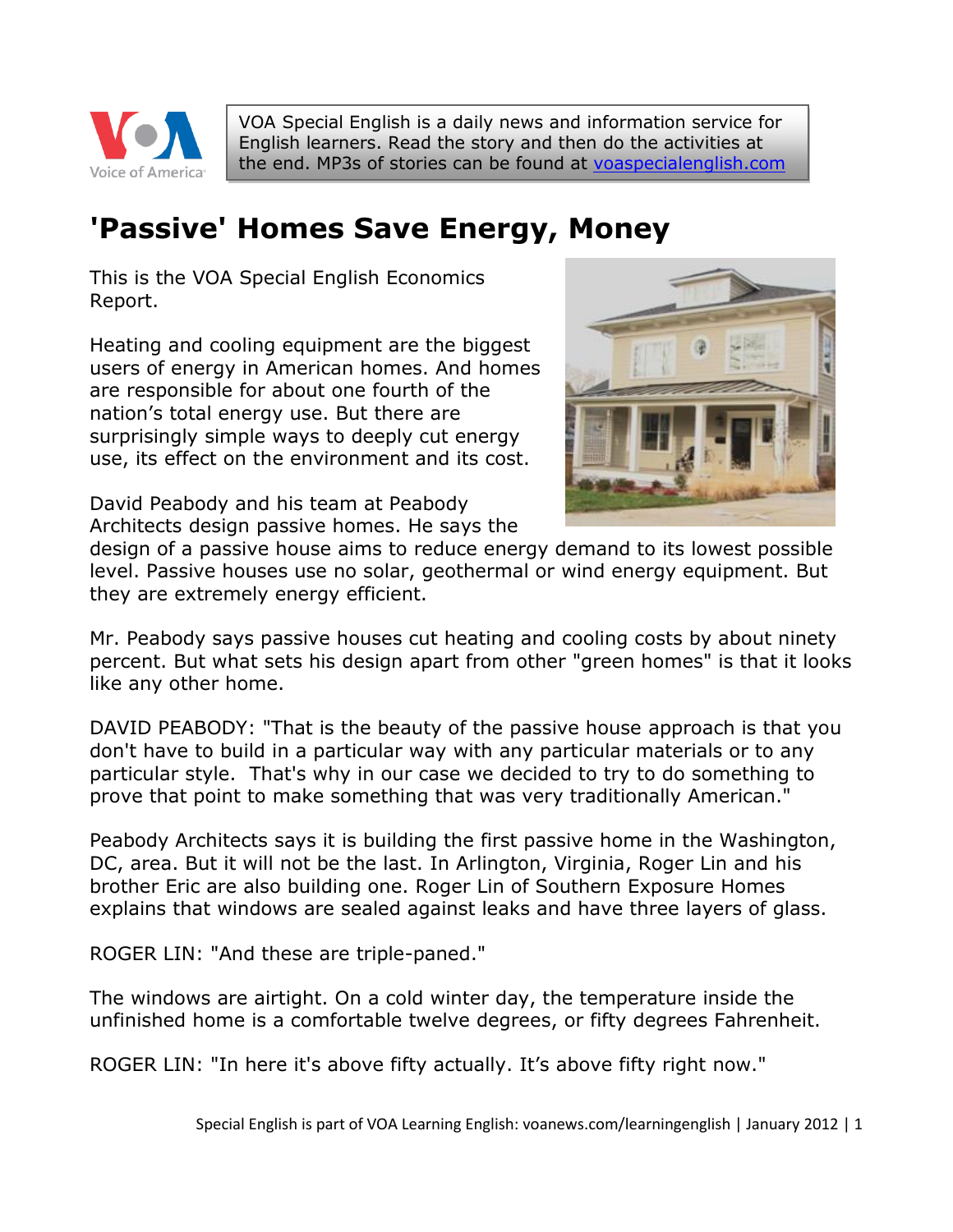David Peabody says you can find passive homes all over the world.

DAVID PEABODY: "North Africa, for example, has a passive house community designing for very hot dry climates and that's a whole other area of exploration for passive house."

The first passive design was an apartment building in Darmstadt, Germany. Two physicists helped develop it about twenty years ago.

Passive houses use some specialized materials. These include precast concrete panels and insulation. They also need to have special air treatment systems. Supporters say they cost only about five or eight percent more than traditional homes. But they use ten percent of the energy for heating and cooling.

The designs are passive because they do not use geothermal, sun or wind energy for power. But Passive House Institute US says even greater savings can be reached with additions like solar water heating systems. They might call that an active passive house.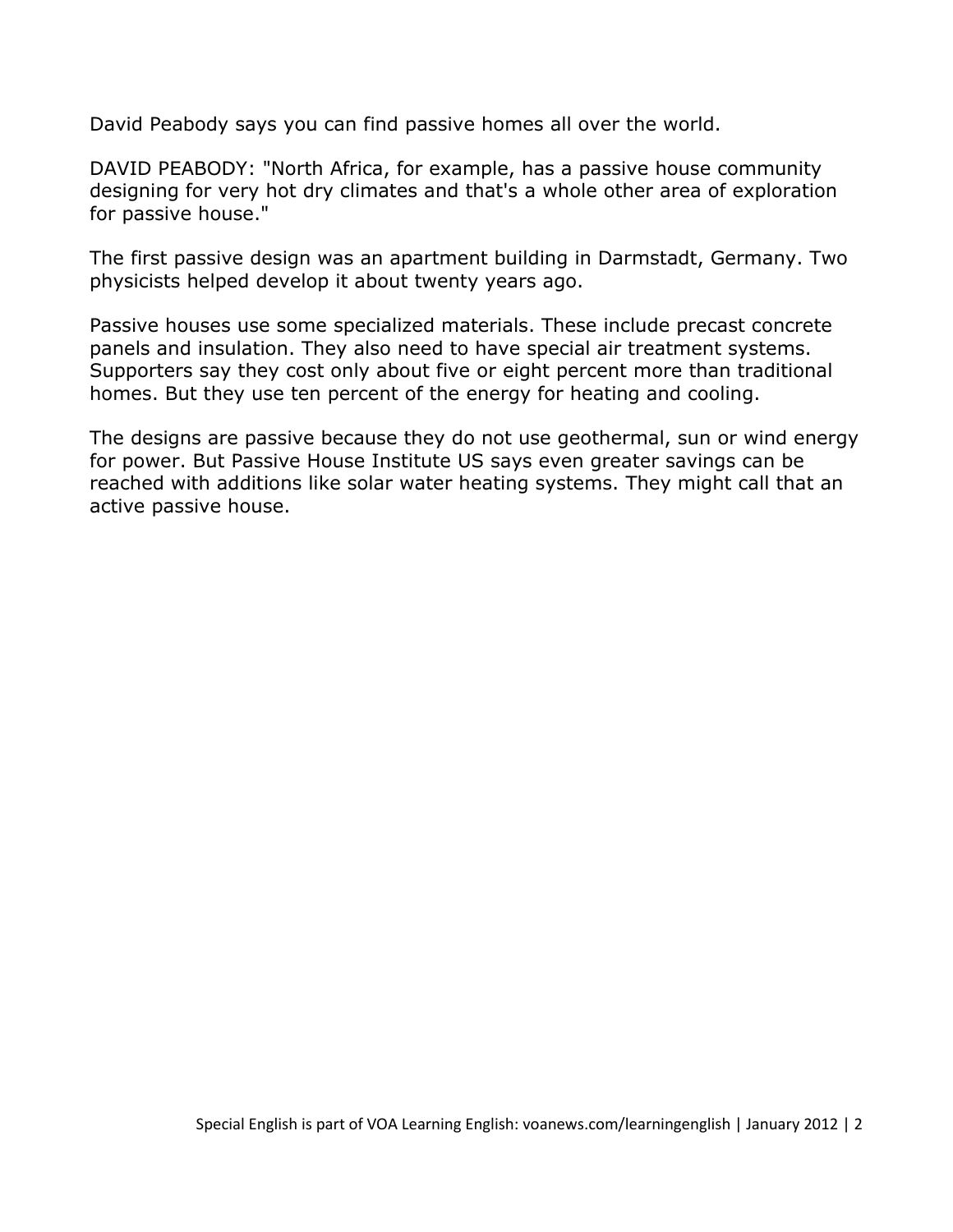#### **Level: beginner - intermediate**

#### **Time: 20-30 minutes**

#### **This worksheet will help you learn new vocabulary about passive homes. You will answer questions about energy efficient homes, and write a short paragraph about your dream home.**

- **1**. What does *energy* mean in this article?
	- [ ] usable power that comes from heat or electricity
	- [] the physical or mental strength that allows you to do things
- **2**. What does *efficient* mean*?*
	- [] able to do something without wasting materials, time, or energy
	- [] able to do something with a lot of hard work
	- [ ] not able to do something

### **3.** What does *specialized* mean?

- [ ] unable to be used
- [ ] made or used for many different purposes
- [ ] made or used for one particular purpose
- **4.** Look at the title of the article: '*Passive' Homes Save Energy, Money.* What is this article about? [ ] an old kind of home that is worse
	-
	- [ ] a new kind of home that is better
	- [ ] a new kind of home that is worse
- **5**. What two things use the most energy in American homes?
- **6**. Read the following sentence. Is it true or false? If it is false, correct the mistake.

It is very difficult to decrease the use of energy in homes today.

\_\_\_\_\_\_\_\_\_\_\_\_\_\_\_\_\_\_\_\_\_\_\_\_\_\_\_\_\_\_\_\_\_\_\_\_\_\_\_\_\_\_\_\_\_\_\_\_\_\_\_\_\_\_\_\_\_\_\_\_\_\_\_\_\_\_

\_\_\_\_\_\_\_\_\_\_\_\_\_\_\_\_\_\_\_\_\_\_\_\_\_\_\_\_\_\_\_\_\_\_\_\_\_\_\_\_\_\_\_\_\_\_\_\_\_\_\_\_\_\_\_\_\_\_\_\_\_\_\_\_\_\_

\_\_\_\_\_\_\_\_\_\_\_\_\_\_\_\_\_\_\_\_\_\_\_\_\_\_\_\_\_\_\_\_\_\_\_\_\_\_\_\_\_\_\_\_\_\_\_\_\_\_\_\_\_\_\_\_\_\_\_\_\_\_\_\_\_\_

\_\_\_\_\_\_\_\_\_\_\_\_\_\_\_\_\_\_\_\_\_\_\_\_\_\_\_\_\_\_\_\_\_\_\_\_\_\_\_\_\_\_\_\_\_\_\_\_\_\_\_\_\_\_\_\_\_\_\_\_\_\_\_\_\_\_

- **7**. What does David Peabody do?
- **8**. What is the aim of a passive home?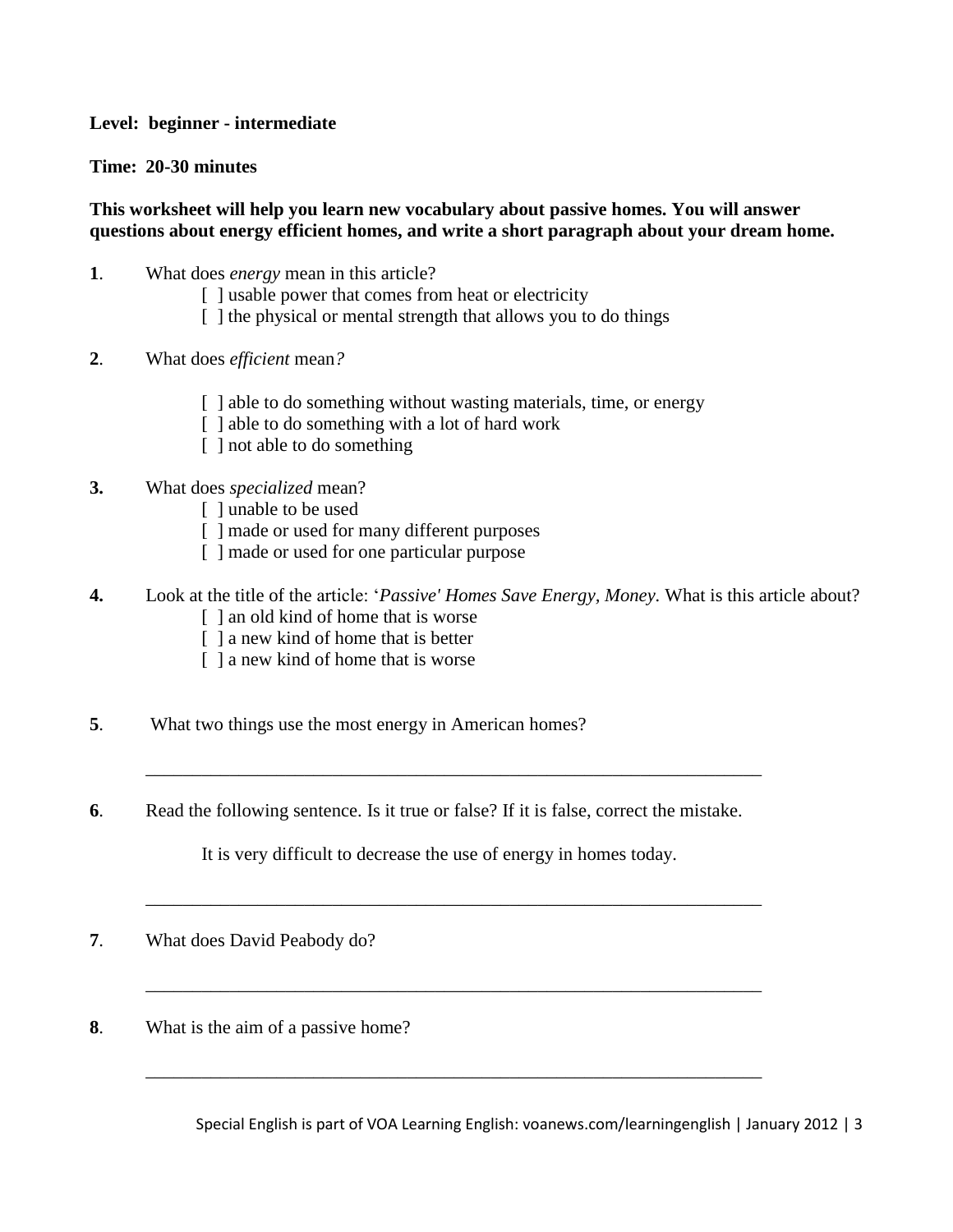- **9.** Does a passive home have to look different from a regular home? What does David Peabody say about the way a passive home can look?
- **10**. What are some examples of specialized materials that are used in passive homes?

\_\_\_\_\_\_\_\_\_\_\_\_\_\_\_\_\_\_\_\_\_\_\_\_\_\_\_\_\_\_\_\_\_\_\_\_\_\_\_\_\_\_\_\_\_\_\_\_\_\_\_\_\_\_\_\_\_\_\_\_\_\_

## **OVER TO YOU**

Use the information about passive homes from the article to describe your dream passive home. What materials does it use? How efficient is it?

\_\_\_\_\_\_\_\_\_\_\_\_\_\_\_\_\_\_\_\_\_\_\_\_\_\_\_\_\_\_\_\_\_\_\_\_\_\_\_\_\_\_\_\_\_\_\_\_\_\_\_\_\_\_\_\_\_\_\_\_\_\_\_\_\_\_\_\_\_\_\_\_\_\_\_\_\_\_\_\_\_\_ \_\_\_\_\_\_\_\_\_\_\_\_\_\_\_\_\_\_\_\_\_\_\_\_\_\_\_\_\_\_\_\_\_\_\_\_\_\_\_\_\_\_\_\_\_\_\_\_\_\_\_\_\_\_\_\_\_\_\_\_\_\_\_\_\_\_\_\_\_\_\_\_\_\_\_\_\_\_\_\_\_\_ \_\_\_\_\_\_\_\_\_\_\_\_\_\_\_\_\_\_\_\_\_\_\_\_\_\_\_\_\_\_\_\_\_\_\_\_\_\_\_\_\_\_\_\_\_\_\_\_\_\_\_\_\_\_\_\_\_\_\_\_\_\_\_\_\_\_\_\_\_\_\_\_\_\_\_\_\_\_\_\_\_\_

\_\_\_\_\_\_\_\_\_\_\_\_\_\_\_\_\_\_\_\_\_\_\_\_\_\_\_\_\_\_\_\_\_\_\_\_\_\_\_\_\_\_\_\_\_\_\_\_\_\_\_\_\_\_\_\_\_\_\_\_\_\_\_\_\_\_

Write 5-8 sentences explaining your answer.